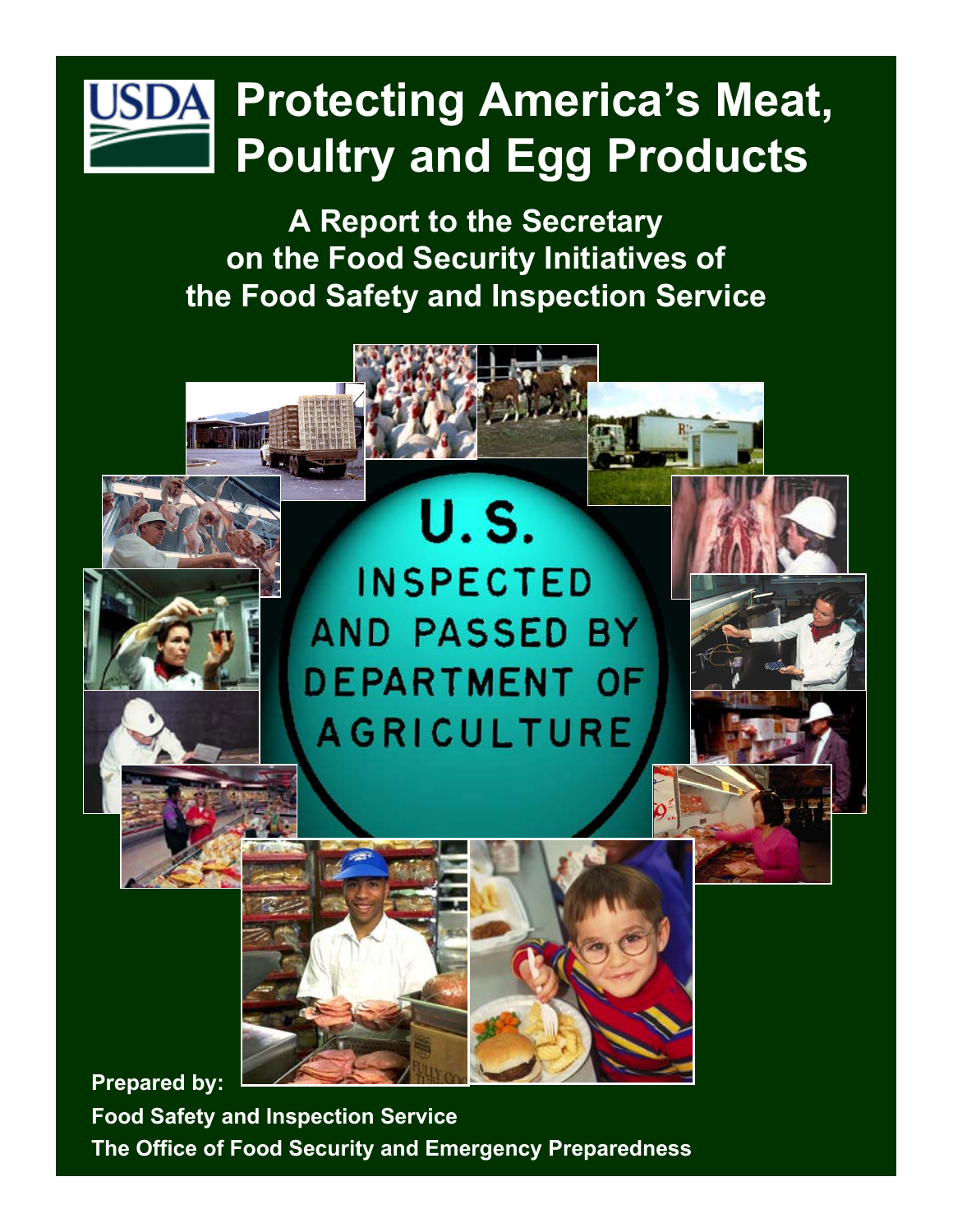

Agriculture Service

Department of and Inspection 20250

United States **Food Safety** Washington, D.C.

January 31, 2003

A Message from Dr. Garry L. McKee Administrator, Food Safety and Inspection Service



The events of September 11, 2001 forever changed our world. Today, biological and chemical threats to our nation's food supply are a growing source of public concern. Since the terrorist attacks on America, security – including food security - has been the highest national priority.

For almost 100 years, FSIS has been active in assuring that our nation's food supply is among the safest in the world. Our long history of dealing with food emergencies has allowed FSIS to develop the expertise and systems to protect our nation's meat, poultry, and egg products supply against intentional and unintentional contamination. We have more than 7,600 inspection personnel who, on a daily basis, ensure the safety of meat, poultry, and processed egg products nationwide. Coupled with the resources of other government agencies at the Federal, State, and local levels, we have an extensive and highly effective system of protection in place.

Assuring the security of the food supply is a vital part of our public health mission. We take this responsibility seriously and have devoted many agency resources to ramping up our laboratory diagnostic capability, providing intensive training for our employees, and increasing our work force. We partner with other government agencies, the food industry, and consumer groups to ensure we are addressing real life concerns together.

FSIS will continue to look for ways to improve food safety. This includes improving surveillance systems for foodborne illnesses and identifying outbreaks more quickly, ensuring our risk reduction strategies are more science-based, and adjusting our workforce to support our increasingly science-based and public health oriented system.

This booklet details these ongoing efforts, including our work with our Federal agency partners, State governments, industry, and consumers. Together, I am confident we can have both the world's safest and most secure food supply.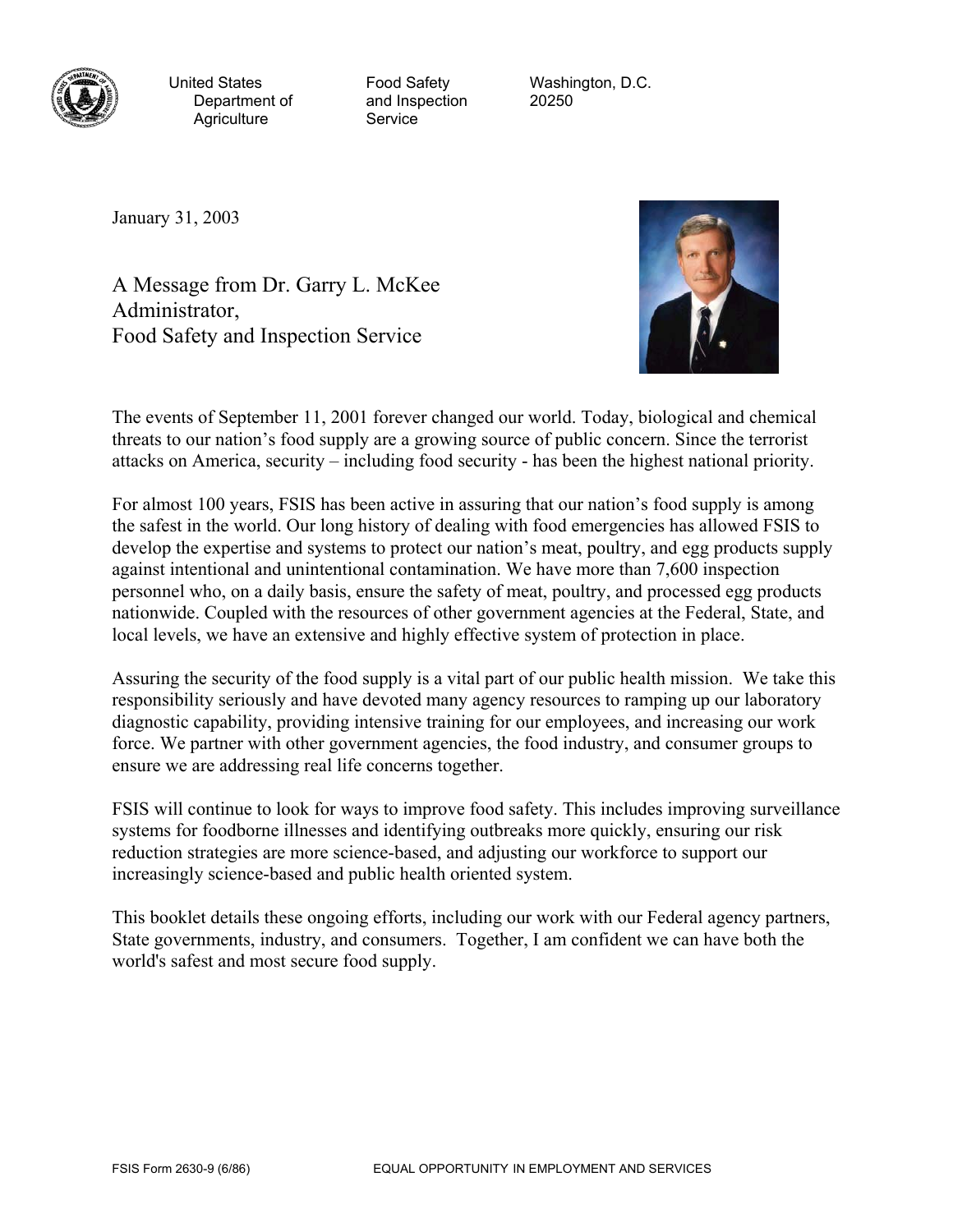## **Table of Contents**

- **[I. Why Is Food Security Important?](#page-3-0)**
- **[II. FSIS' Role In Ensuring Food Security](#page-5-0)**
- **[III. FSIS' Response To 9/11](#page-7-0)**
- **[IV. Major Achievements In Food Security](#page-9-0)**
- **[V. Contacts](#page-13-0)**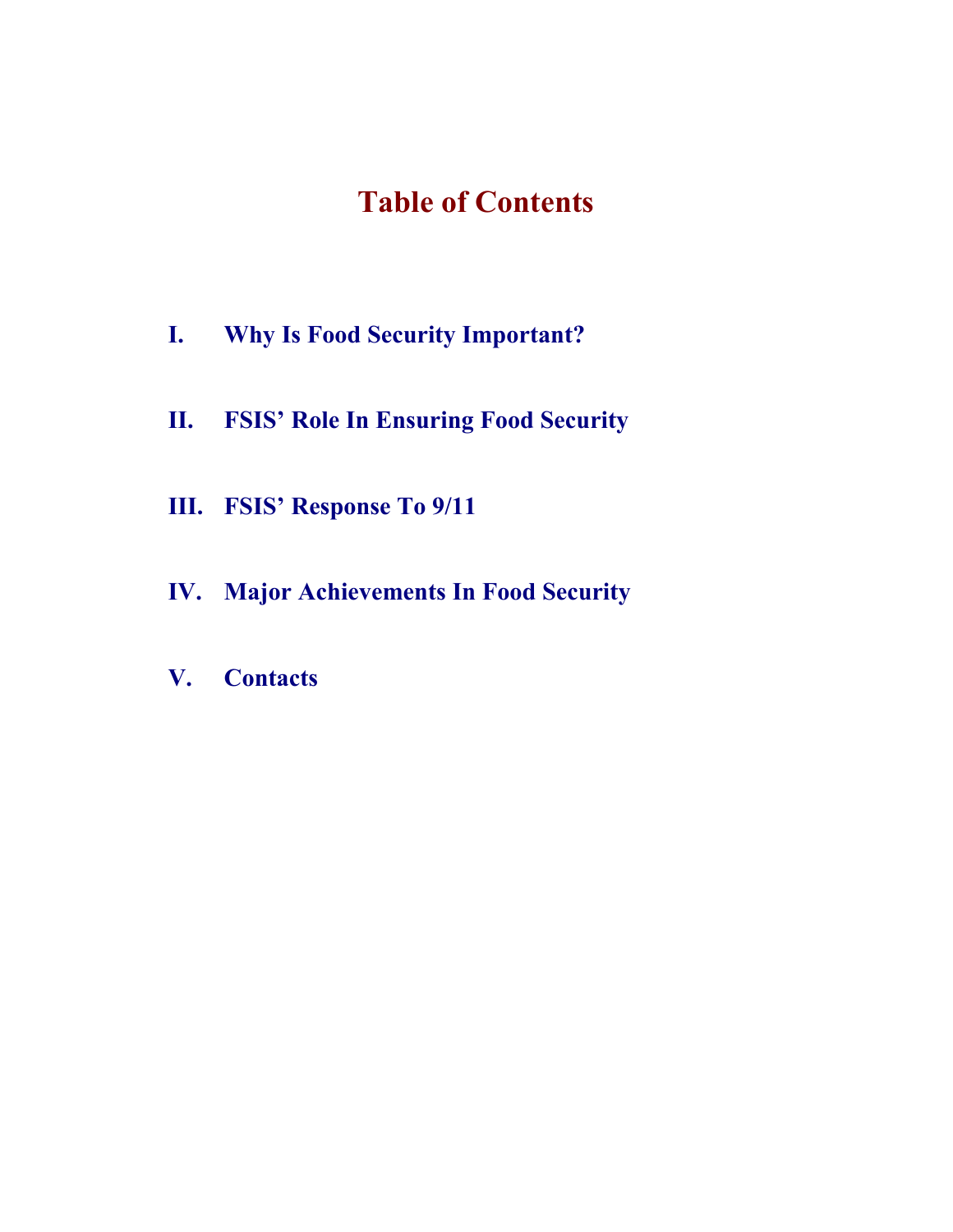## <span id="page-3-0"></span>**I. Why Is Food Security Important?**

There are few moments over the course of recent modern history for which just about everyone remembers exactly where they were and what they were doing when it happened. Examples are the bombing of Pearl Harbor, the assassination of President John F. Kennedy, and most recently, the tragic attacks of September 11, 2001.

The terrorist attacks on the World Trade Center and the Pentagon that fateful day transformed a horror previously confined to Hollywood fiction into a shocking new reality. But in this case, there were no actors, no actresses, and no viewers returning home and shutting out the horror that they had just seen on the big screen. Instead we all spent time dealing with this terrible reality in many different ways – consoling each other, grieving for the victims, and preparing for the unknown.

September  $11<sup>th</sup>$  created the grim realization that our world can change in an instant. As President George W. Bush said, we are now engaged in a different kind of war – a war with an elusive enemy, no rules, no boundaries and no timeframe for when it will be over. This is truly an unconventional war. We realize now that many sectors of our society –

from energy to technology to agriculture – are vulnerable to attacks that inflict public harm and fear as well as undermine our economy.

Our safe and abundant food supply is a basic, yet fundamental component from which this country draws its prosperity. At FSIS, we have jurisdiction over products that generate more than \$120 billion annually in sales. This represents one third of all consumer spending on food.

But what would happen if chemical agents or harmful bacteria were intentionally applied to any segment along the farm-to-table chain? Think of the hundreds of lives that would be affected by deliberate contamination, not to mention the widespread public fear and economic loss.

These are not just hypothetical issues that can be dismissed with the shrug of a shoulder. They need to be taken seriously, for the unconventional attacks on September  $11<sup>th</sup>$  prove to us that anything is possible in the way of a potential terrorist strike. Detection and quick response are key to preventing an outbreak's domino-like effect on our society and economy.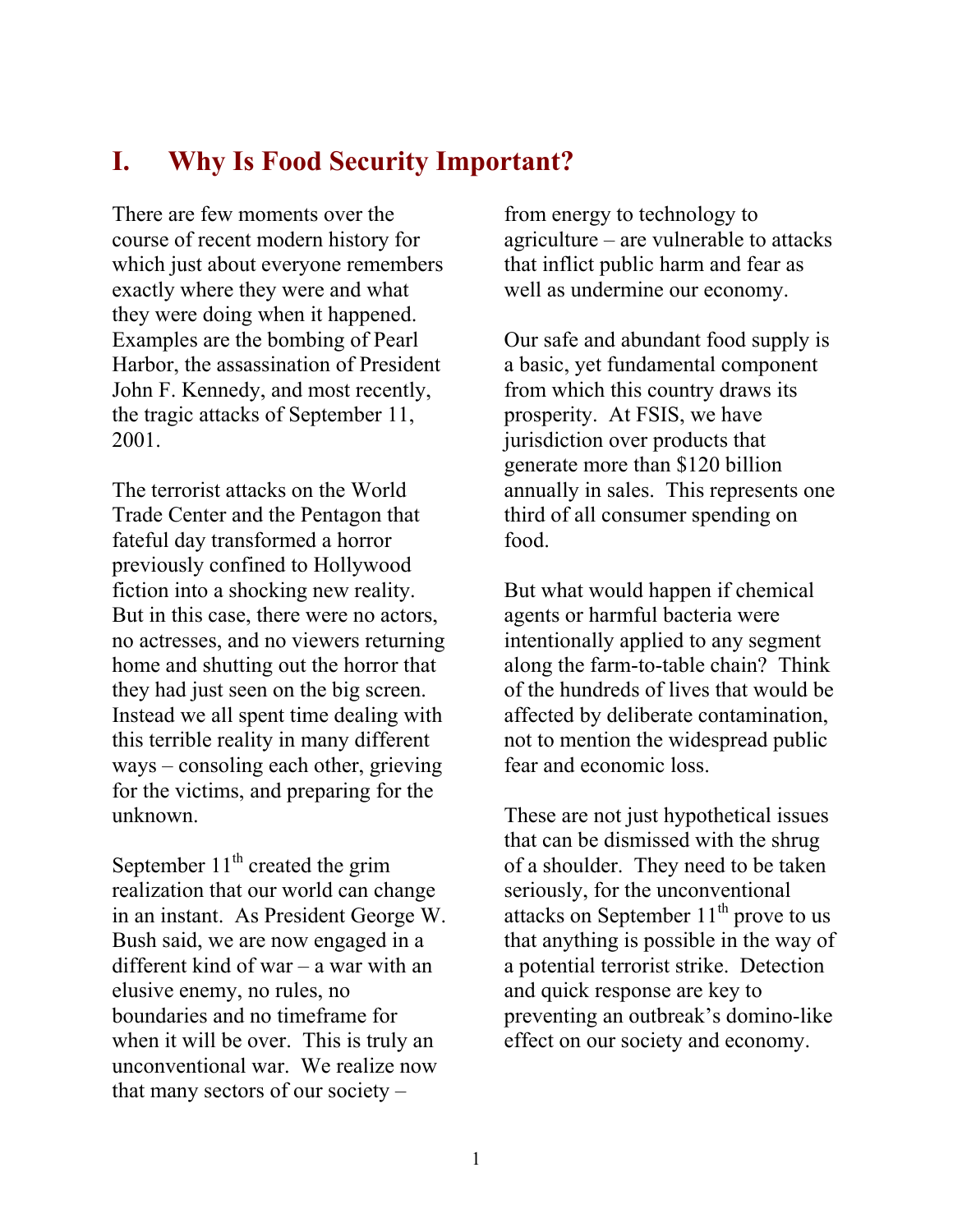We have already seen that terrorism can manifest through the food supply. An example is the 1984 incident in The Dalles, Oregon. Members of a religious cult deliberately contaminated salad bars with the *Salmonella* serotype *typhimurium*. As a result, 751 people became ill. For a localized "attack" on the food supply, this caused a tremendous drain on medical resources and nationwide fear of a recurrence.

To ensure food safety, everyone along the farm-to-table continuum plays an integral part not only to reduce the risk of foodborne illnesses but also to prevent bioterrorist attacks. The extra care and attention taken all along this food continuum every day goes a long way in protecting millions of lives and our cherished freedoms.



#### **The Food Process: Farm-to-Table**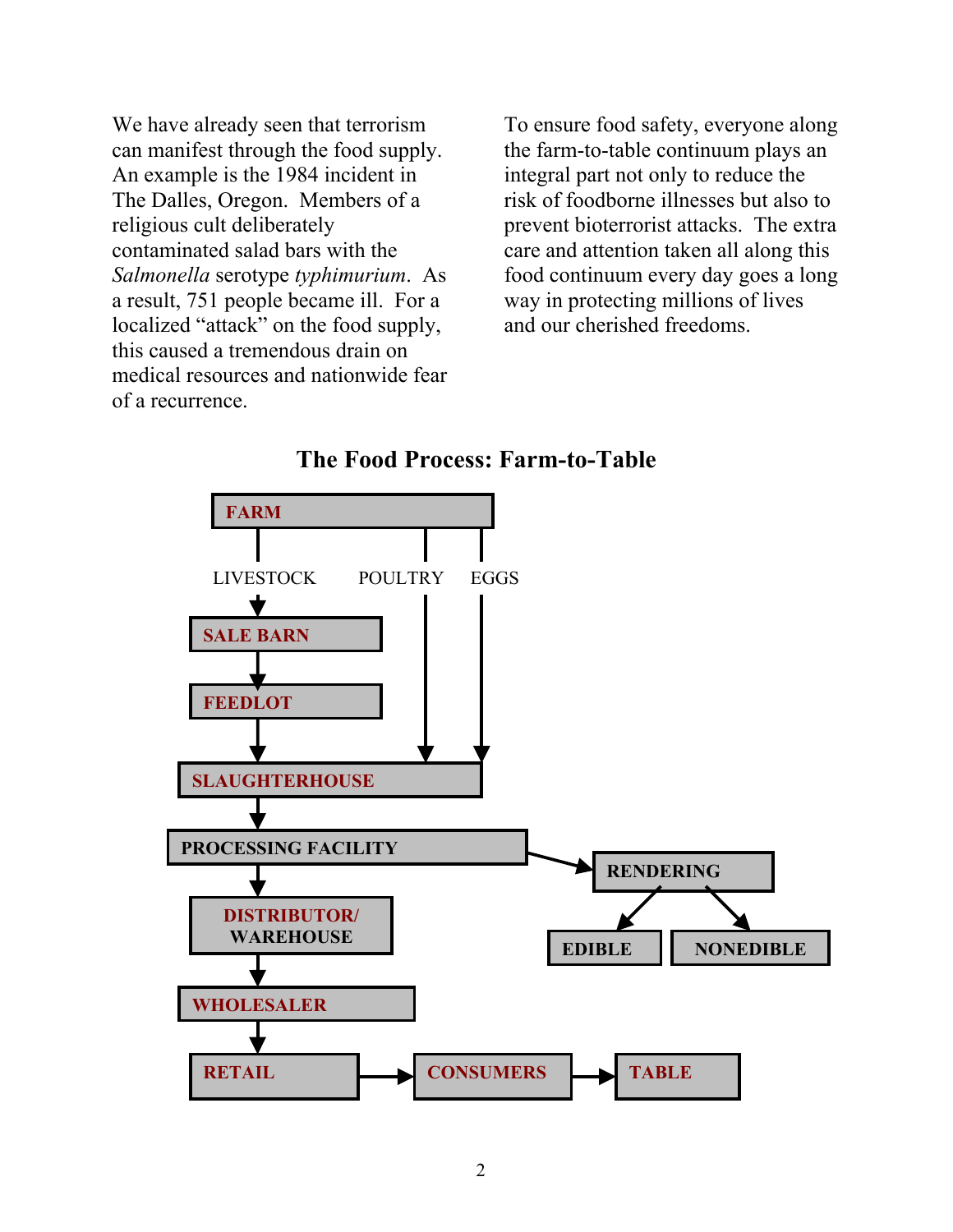## <span id="page-5-0"></span>**II. Food Safety and Inspection Service's Role In Ensuring Food Security**

For nearly a century, the Food Safety and Inspection Service (FSIS), a public health regulatory agency of the U.S. Department of Agriculture (USDA), has protected consumers by ensuring that meat, poultry, and egg products are safe, wholesome and accurately labeled. Preparing for emergencies plays an important part of that responsibility. Our long history of dealing with food emergencies has provided the necessary expertise to protect the food supply.

FSIS has more than 7,600 inspectors and veterinarians in more than 6,000 Federal meat, poultry, and egg product plants every day, and at portsof-entry to prevent, detect, and respond to food safety emergencies. They routinely look for anything out of the ordinary. FSIS also works with State inspection programs to provide the same level of protection for meat, poultry, and egg products that fall under State jurisdiction.

The Hazard Analysis and Critical Control Point system implemented in all Federal and State meat and poultry plants nationwide is designed to prevent entry of contaminated product into the food supply, whether the contamination is naturally occurring or introduced intentionally.

FSIS works closely with the Centers for Disease Control and Prevention (CDC), Food and Drug Administration (FDA), and Environmental Protection Agency (EPA), as well as with State and local health agencies, to share information about illnesses. Additionally, FSIS participates in PulseNet, a national network of public health laboratories supported by the CDC. PulseNet performs DNA fingerprinting on foodborne bacteria, assists in detecting foodborne illness outbreaks and traces them back to their sources. It can also detect a linkage among sporadic cases. PulseNet, combined with epidemiology, has been fundamental in enabling Federal agencies to rapidly detect and control outbreaks of foodborne illness.

FSIS conducts ongoing public education about protections against foodborne illness. FSIS regularly communicates with consumers through continuing food safety education efforts, such as information on safe-handling and cooking practices. Consumers can also submit complaints related to meat, poultry, or egg products to the USDA Meat and Poultry Hotline by calling 1-800-535-4555. FSIS field personnel investigate and report on all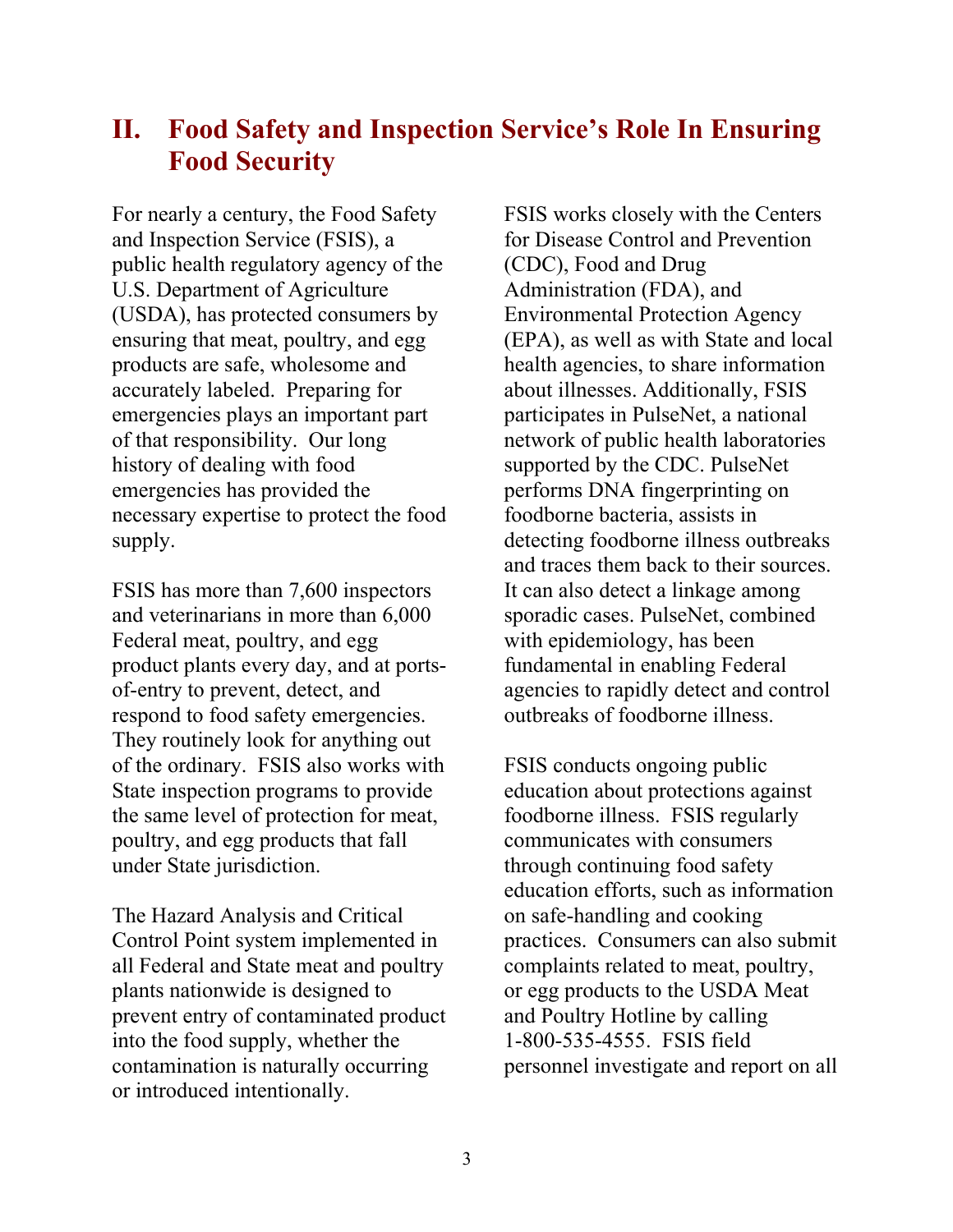consumer complaints submitted to the Hotline.

FSIS has a long history and expertise in protecting the U.S. food supply. Since September 11, 2001, the Agency has expanded its capabilities by focusing on products and the supply systems or the infrastructure of the food chain. FSIS has been enhancing the expertise of its employees, industry, and Federal and State partners. In other words, FSIS has taken numerous, dramatic steps during the last 16 months to ensure the security of the U.S. food supply.



#### FSIS District Office and Import Surveillance Liaison Inspector Locations

- ☆ FSIS District Offices
- Л New Import Surveillance Liaison Inspector Locations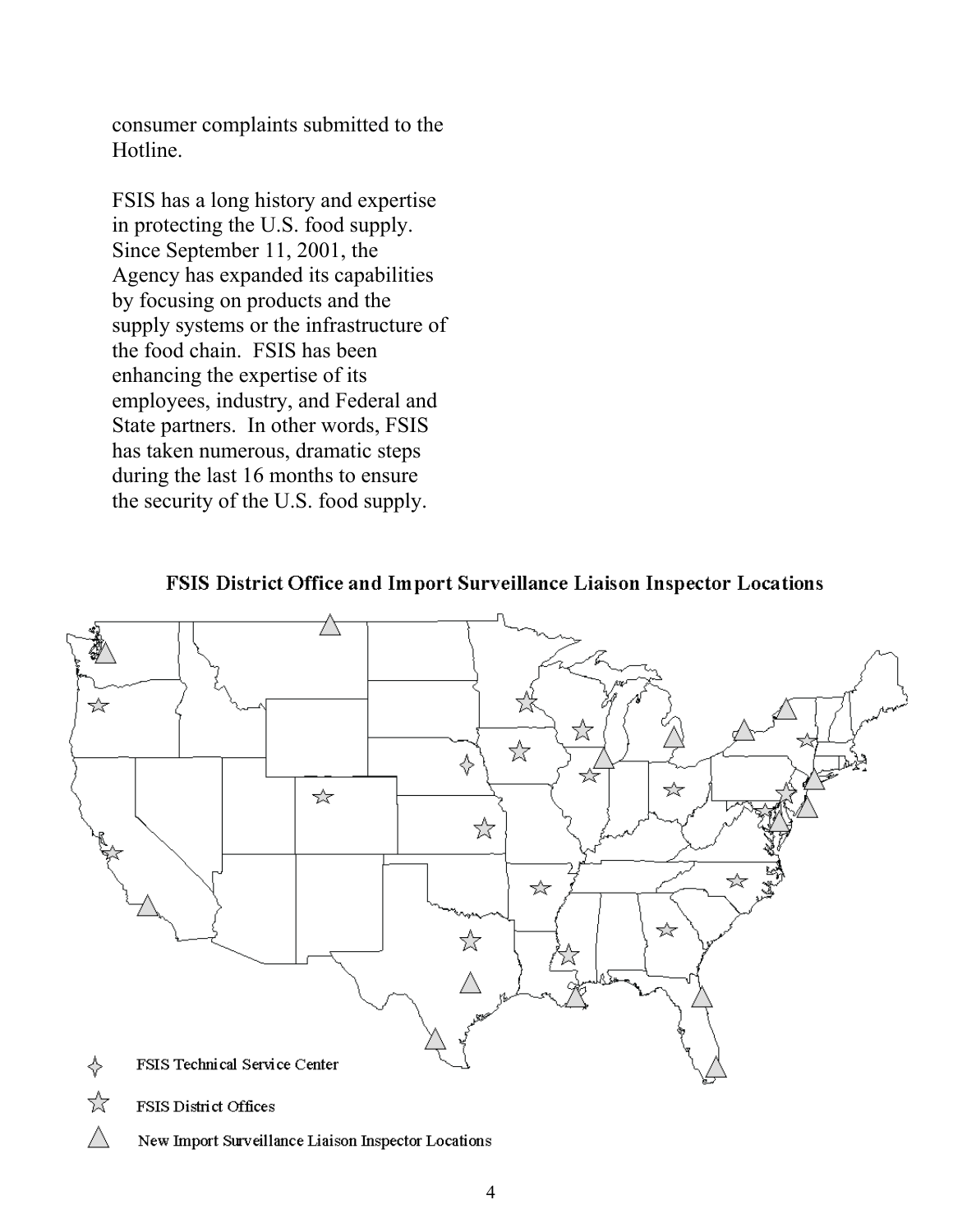## <span id="page-7-0"></span>**III. Food Safety and Inspection Service Response to Events of September 11, 2001**

Since the attacks on September 11, 2001, the Food Safety and Inspection Service (FSIS) has strengthened coordinated efforts to prevent, detect, and respond to food-related emergencies resulting from acts of terrorism. With a strong food safety infrastructure already in place, FSIS has been able to focus on fortifying existing programs and improving lines of communication both internally and externally. Through cooperation with industry, consumers and other government agencies, FSIS has an extensive system in place that, with enhancements completed and underway, can reduce the threat of, and properly respond to, a food security emergency.

Immediately after September 11, FSIS alerted inspectors to be aware of any suspicious activities in official establishments—that alert remains in effect today. FSIS also implemented a system for reporting such suspicious activities. However, FSIS realized that more needed to done to address the infrastructure—the systems, the buildings, the people—that supports the supply of meat, poultry, and egg products, and food in general. FSIS enhancements are reflected in several initiatives conducted in support of U.S. Department of Agriculture

(USDA) initiatives or as separate initiatives to address FSIS' food security role.

The USDA has established several groups to focus on preventive and crisis response efforts. The USDA Homeland Security Council was created to coordinate Department efforts with the Department of Homeland Security. The Council established three subcouncils that provide coordination among mission areas and agencies within the Department. The only subcouncil with responsibility for the food supply, and that FSIS participates in, is the Protection of the Food Supply and Agriculture Production (PFSAP) subcouncil. PFSAP is co-chaired by the Under Secretary for Food Safety and the Under Secretary for Marketing and Regulatory Programs. FSIS also participates on a Departmental work group that is developing an Incident Command System to be used by all agencies within USDA.

FSIS is working closely with other agencies, including FDA, EPA, CDC, Department of Defense (DOD), and Animal and Plant Health Inspection Service (APHIS) through the Food Threat Preparedness Network, or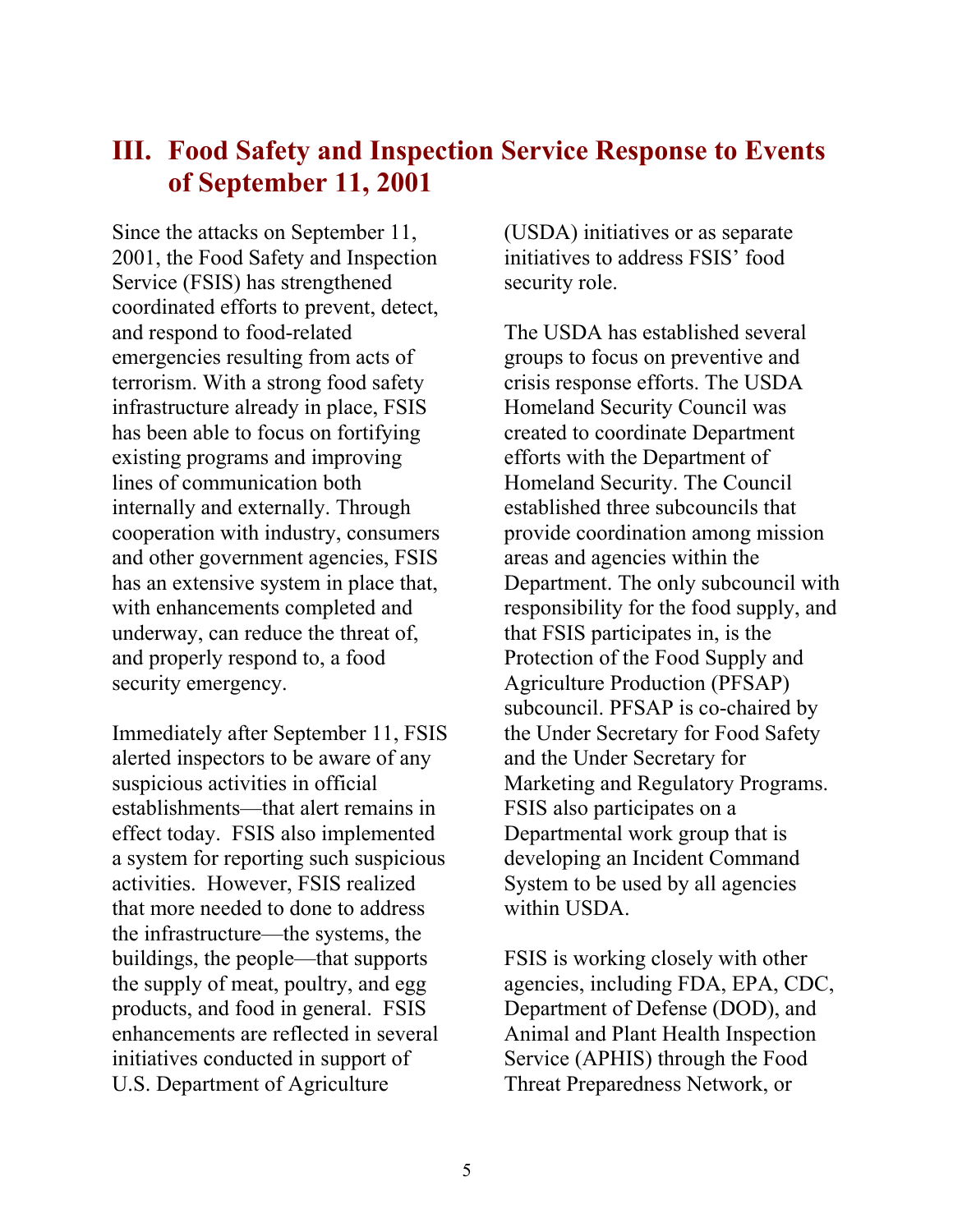PrepNet. The focus of this group is on prevention and response activities. The group is working on three areas: 1) emergency response; 2) laboratory capability; and 3) efforts aimed at prevention and deterrence. PrepNet is co-chaired by the Administrator of FSIS and the Director of the Center for Food Safety and Applied Nutrition at FDA. FSIS is also working with the Association of Food and Drug Officials, FDA and the states to enhance its laboratory network and enable FSIS to quickly identify isolated cases, as well as outbreaks of foodborne illness.

The most visible action within FSIS was formation of the Food Biosecurity Action Team. This team has been instrumental in several initiatives to improve food safety and security. These include: 1) assessing potential vulnerabilities along the farm-to-table continuum; 2) strengthening FSIS coordination and cooperation with law enforcement agencies; 3) enhancing security features at all FSIS laboratories; 4) increasing the capacity of the agency's laboratories to test for additional food safety hazards and biological agents; and 5) providing guidelines to industry on food security and increased plant security. A

planned reorganization of FSIS is underway that includes a new homeland security office that will serve as a center for this team's functions.

Examples of other initiatives include biosecurity training for the field workforce and joint training with other agencies and participation in tabletop exercises at the Federal, State and local levels. FSIS has also implemented a national Consumer Complaint Monitoring System (CCMS)—a surveillance system that monitors and tracks food-related consumer complaints and is a powerful tool that can serve as a sentinel system for terrorist attacks on the food supply. In conjunction with F-BAT activities, FSIS has added one new District Veterinary Medical Specialist (DVMS) to each district office. One of the responsibilities of these individuals is to serve as points of contact on biosecurity issues at each office. As part of this effort, FSIS is coordinating emergency preparedness activities for the DVMS' with APHIS veterinarians. For example, the DVMS' are holding correlation meetings with veterinarians to enhance detection of foreign animal diseases.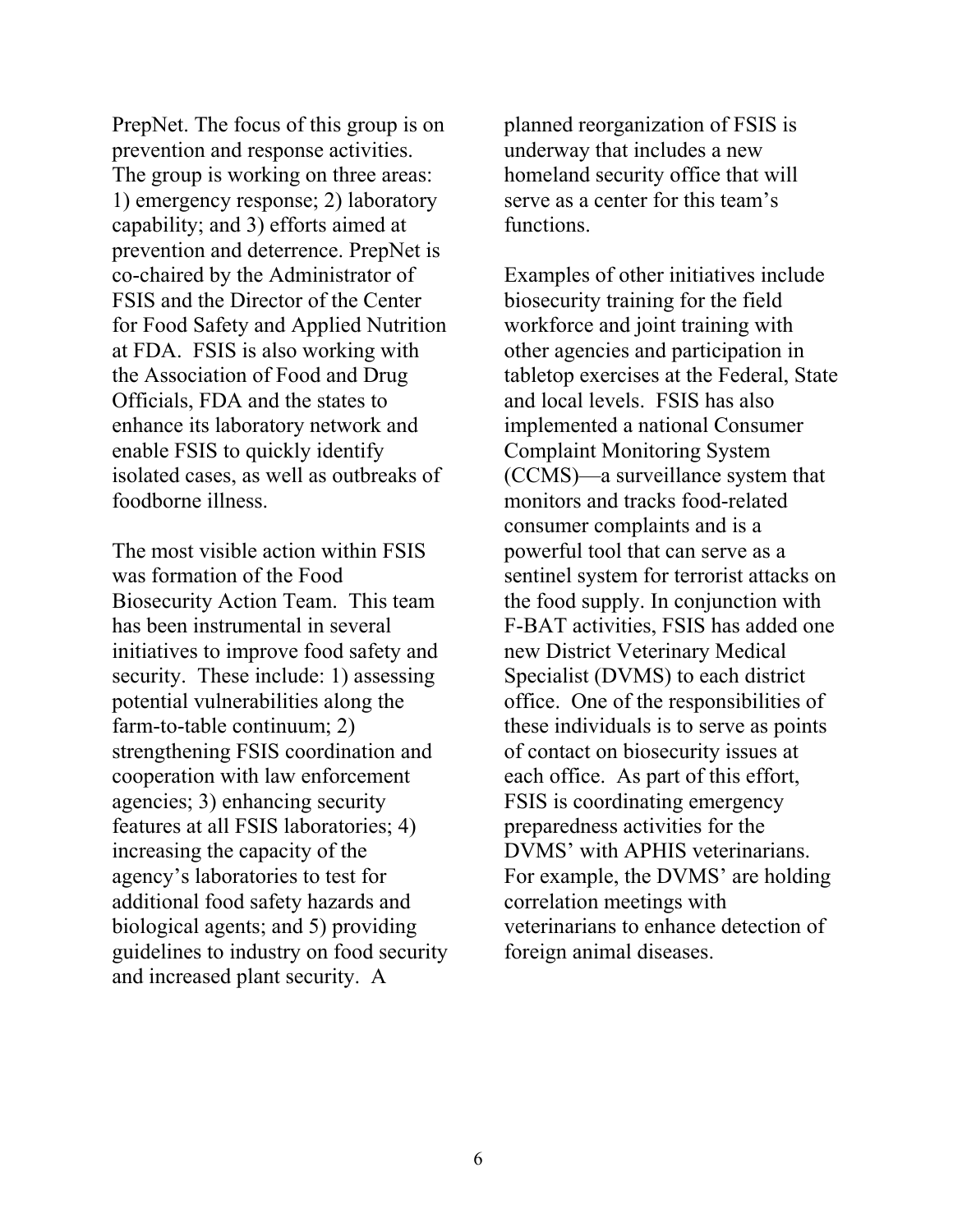## <span id="page-9-0"></span>**IV. Food Safety and Inspection Service: Major Achievements in Food Security**

Since September 11, 2001, FSIS' commitment to protect America's meat, poultry and egg supply from any form of intentional or unintentional contamination has never been higher. The Agency has made a large investment in time, energy, and resources directed at ensuring food security. The following achievements were major projects, which required much effort, but have substantially improved the security of the products FSIS regulates. Taken together, these achievements clearly reflect the Agency's current and ongoing commitment to food security.

• **Established the Office of Food Security and Emergency Preparedness (OFSEP)** 

FSIS has created a dedicated, fulltime staff whose sole responsibility is food security. The staff is headed by an assistant administrator who reports directly to the FSIS Administrator. The mission of the staff is to prevent or, if necessary, coordinate a response to any intentional attack on the food supply. The staff is comprised of two elements, an *External Relations and Emergency Preparedness Staff* and a *Scientific and Technical Support Staff*. The External Relations staff's primary responsibility is to develop and maintain the extensive network of

federal and state relationships necessary to mobilize for a food related emergency quickly and effectively. The Scientific staff provides science-based support for emergency response and prepares contingency plans for minimizing the risk to the safety and security of food sources as well as first responders.

## • **Prepared the FSIS Food Security Plan—FY 2003-2007**

FSIS developed a comprehensive, long-term plan to structure and guide the Agency's food security activities over the next five years. The overall goal of the plan is to "*Prevent the use of food as a terrorist weapon*." The plan identifies the actions and resources necessary to achieve the goal and identifies who in the Agency is responsible for carrying out the specific actions. OFSEP prepares a quarterly report of accomplishments related to the plan and updates it on an annual basis.

#### • **Prepared and Distributed Security Guidelines for Food Processors**

The Agency prepared and distributed the *FSIS Security Guidelines for Food Processors* to assist Federal and State inspected plants that produce meat,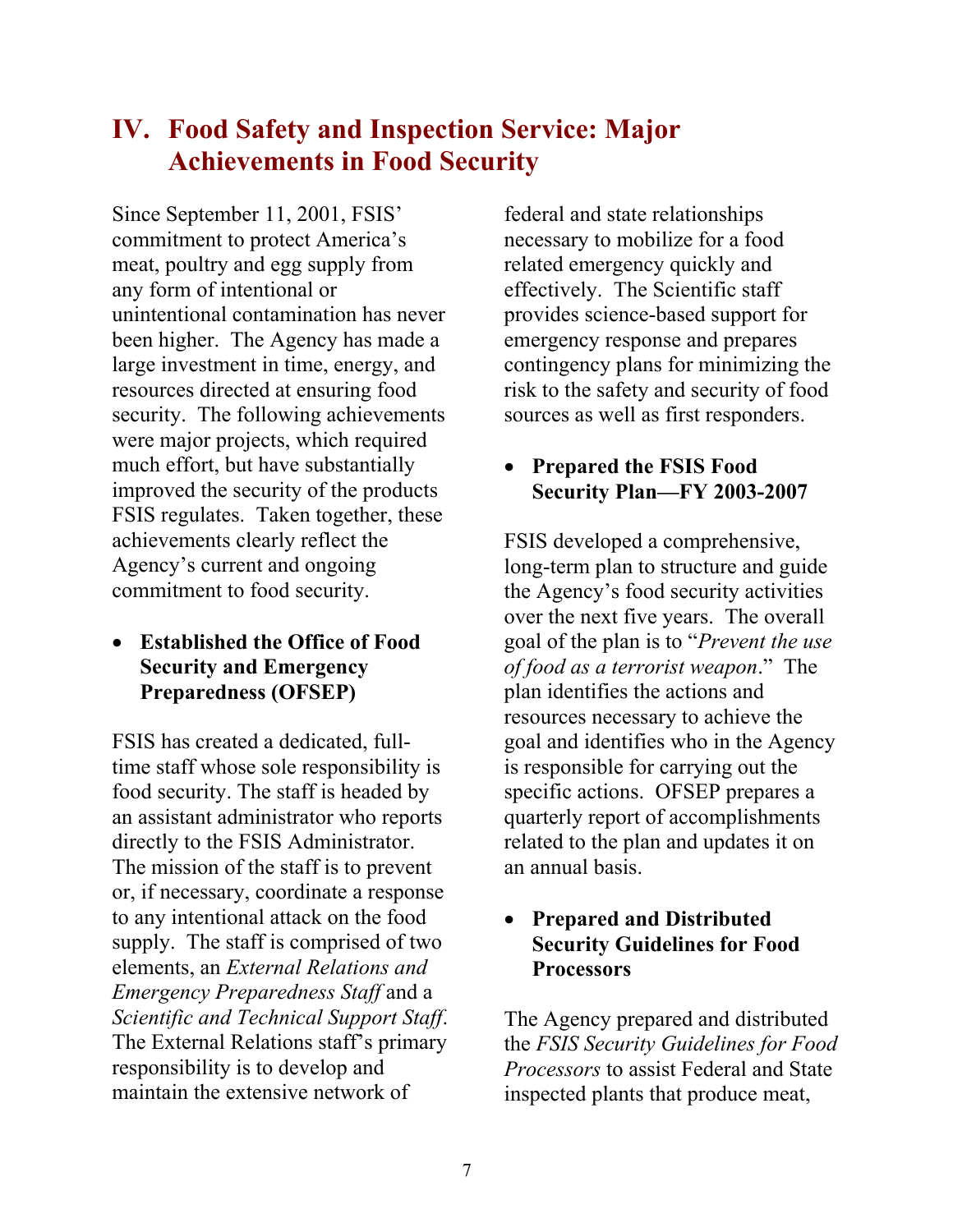poultry and egg products in identifying ways to strengthen their biosecurity protection. The guidelines provide easy-to-understand techniques and methods that plant managers can utilize to increase their establishment's protection and security. FSIS also distributed the guidelines to its inspectors to assist plants that seek further clarification or advice. Additionally, the Agency worked closely with the Department to develop information materials for food producers, processors and meal providers to complement the security guidelines. These have also been distributed to Federal- and Stateinspected plants. FSIS is currently developing security guidelines to target the transportation and distribution sectors of the food supply chain.



## • **Increased Laboratory Capacity and Upgraded Security**

FSIS sought and received International Standards Organization (ISO) certification of all of its laboratories and completed an overall security upgrade. The Agency recently initiated construction on a new Biosecurity Level-3 laboratory and developed an extensive inventory of biological isolates housed and maintained at its laboratories. It also instituted Evidence Management procedures to assure proper chain of custody and other controls on all samples and materials received by the labs. The FSIS laboratories participate in the Laboratory Response Network, the CDCsponsored system that provides training and microbiological methods to participating labs. FSIS labs also became participants in the Electronic Laboratory Exchange Network (eLEXNET) which is a system designed to provide a secure network in which food safety laboratories at various levels of government can share food sample and test data.

#### • **Launched All-Employee Food Security Training and Education**

FSIS has initiated a comprehensive two-year training and educational effort that is designed to reach every employee in the Agency. The main purpose of this effort is to ensure that each employee fully understands his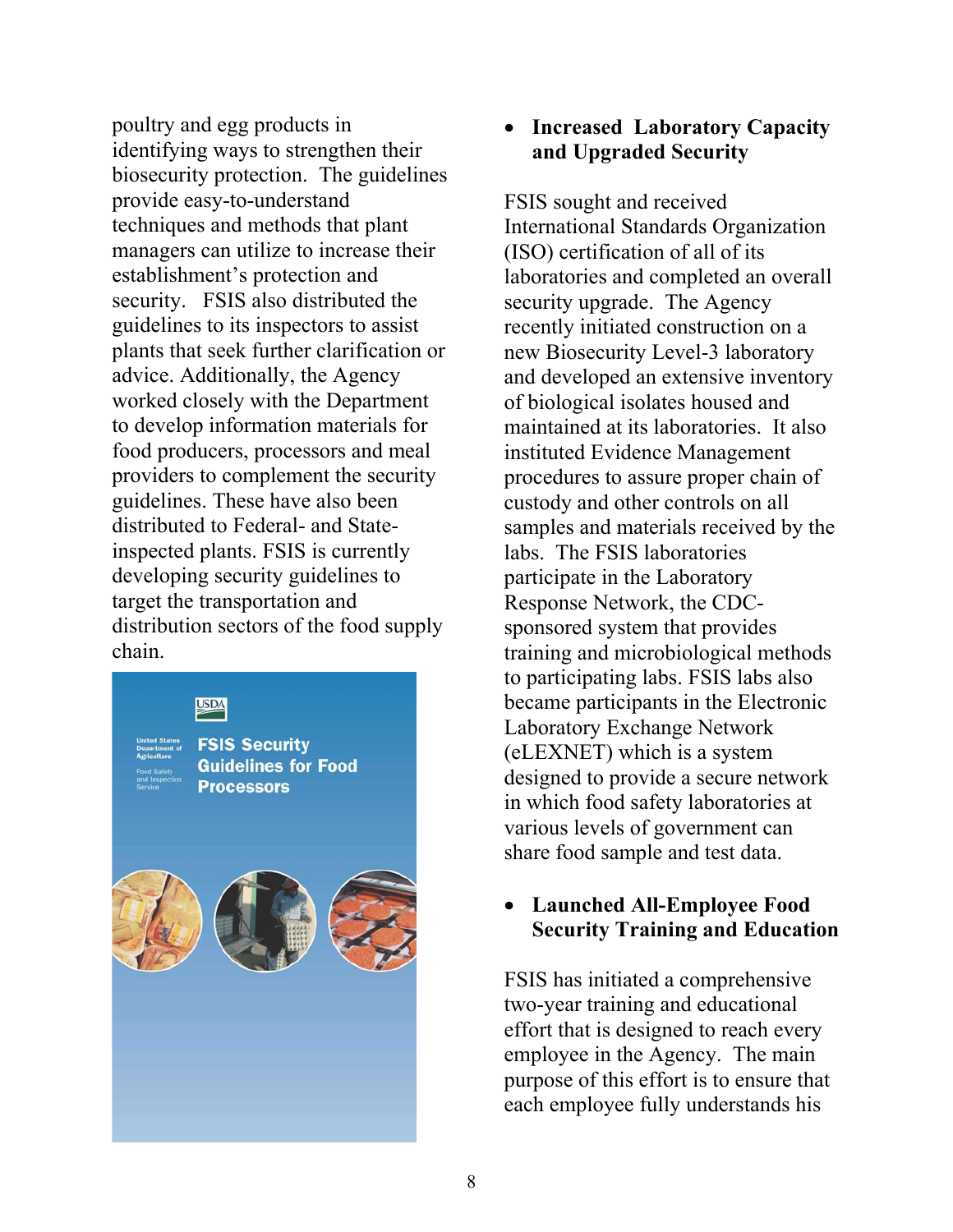or her role and responsibility in preventing or responding to an attack on the food supply. The Agency also developed a videotape covering FSIS food security initiatives, emergency response procedures and guidelines for food processors for use in training all frontline supervisors. The videotape has also been shared with state and local partners and industry to address their biosecurity awareness and training needs. FSIS conducted an all employee meeting outlining the importance of food security for the Agency. Finally, the Agency is preparing an all employee handbook that will identify and discuss the potential threats to the food supply that might confront an FSIS employee and their expected response.

#### • **Enhanced Import Inspection**

Soon after the terrorist attacks on the United States, FSIS inspectors nationwide were placed on heightened alert, a condition that remains in effect today. In addition, FSIS created a new position, that of import surveillance liaison inspectors. As of March of this year, the 20 new import inspectors will be on duty at port cities around the nation to augment the efforts of traditional FSIS import inspectors assigned to the 146 Import Houses in the country. Where traditional USDA import inspectors examine each shipment and conduct reinspection activities, these new import surveillance liaison inspectors will conduct a broader range of surveillance activities at each import facility, as well as extensive records review. These inspectors will not only improve the Agency's ability to ensure the safety of imported meat, poultry, and egg products, but as liaisons, they will also be able to improve the coordination with other agencies (e.g., U.S. Customs, APHIS) concerned with the safety of imported food products.



#### **Im ported M eat & Poultry Products--FY 2000 3,714,372,000 Pounds**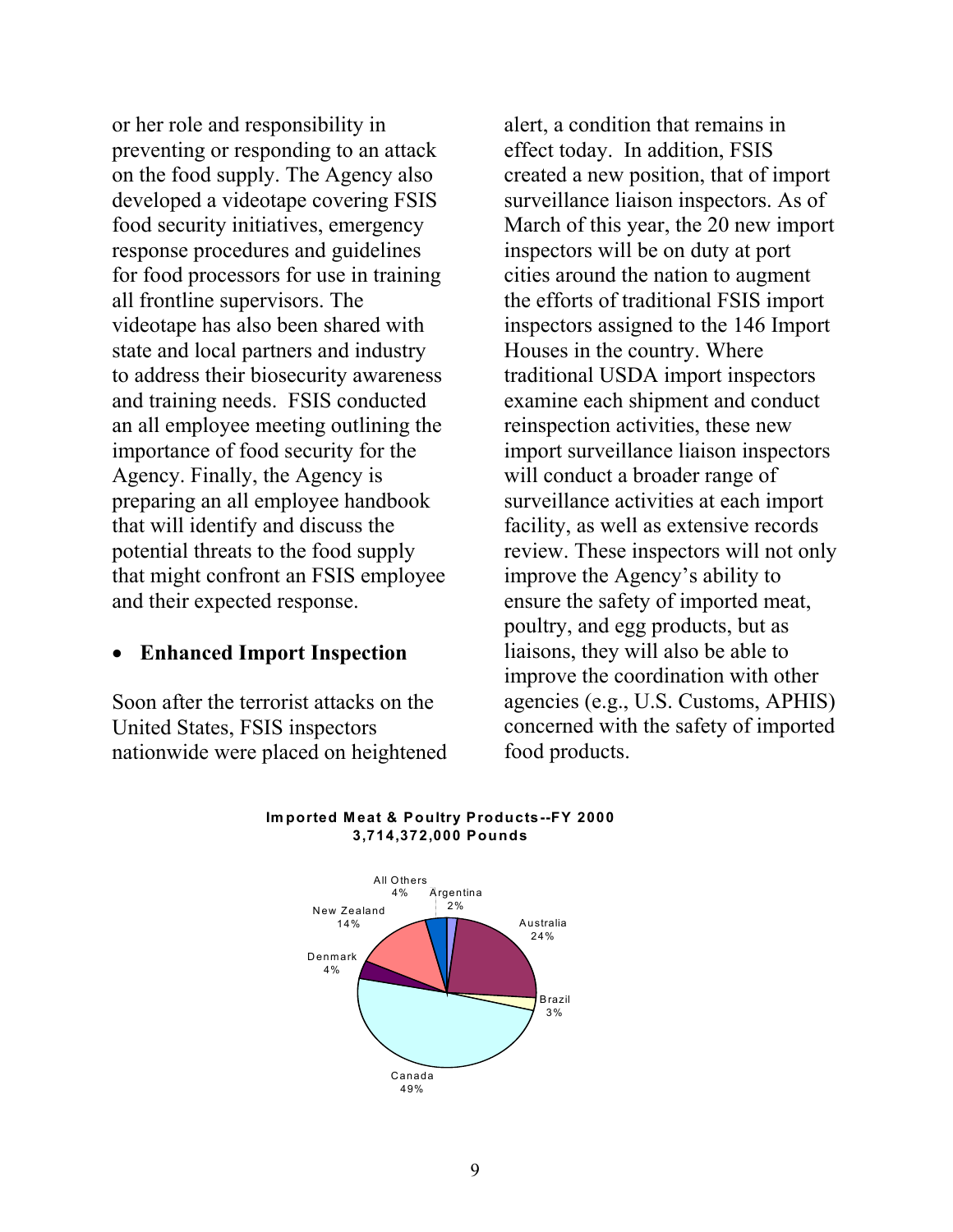#### • **Initiated a Federal-State Food Security Network Project**

The security of the food supply, like food safety, requires the effective, efficient, and coordinated efforts of Federal, State, and local agencies. The Federal-State Food Security Network will, like other similar networks, improve communications among food security agencies in food security events. A more important feature of the network is an inventory of assets that member agencies can bring to bear through prior agreements on an event, including acts of terrorism. The network will be particularly useful in multi-state food security events or terrorist acts where states will most likely be the first to respond and the first to require assets from other Federal and State agencies.

#### • **Assessed the Vulnerability of the Food Supply to Terrorist Attack**

FSIS has completed a risk assessment that is being used as a tool for determining the most vulnerable products, likely agents, and potential sites for deliberate adulteration of domestically produced meat, poultry, and egg products. Conclusions from this assessment will provide the

information needed to identify potential agents and processes that, if intentionally tampered with, could pose the most risk to the public. This information will also be used to develop strategies to reduce or eliminate a potential risk. The vulnerability assessment is currently being expanded to identify points in the production of imported products where biological, chemical, and radiological contaminants could be intentionally added to foods being brought into the United States.